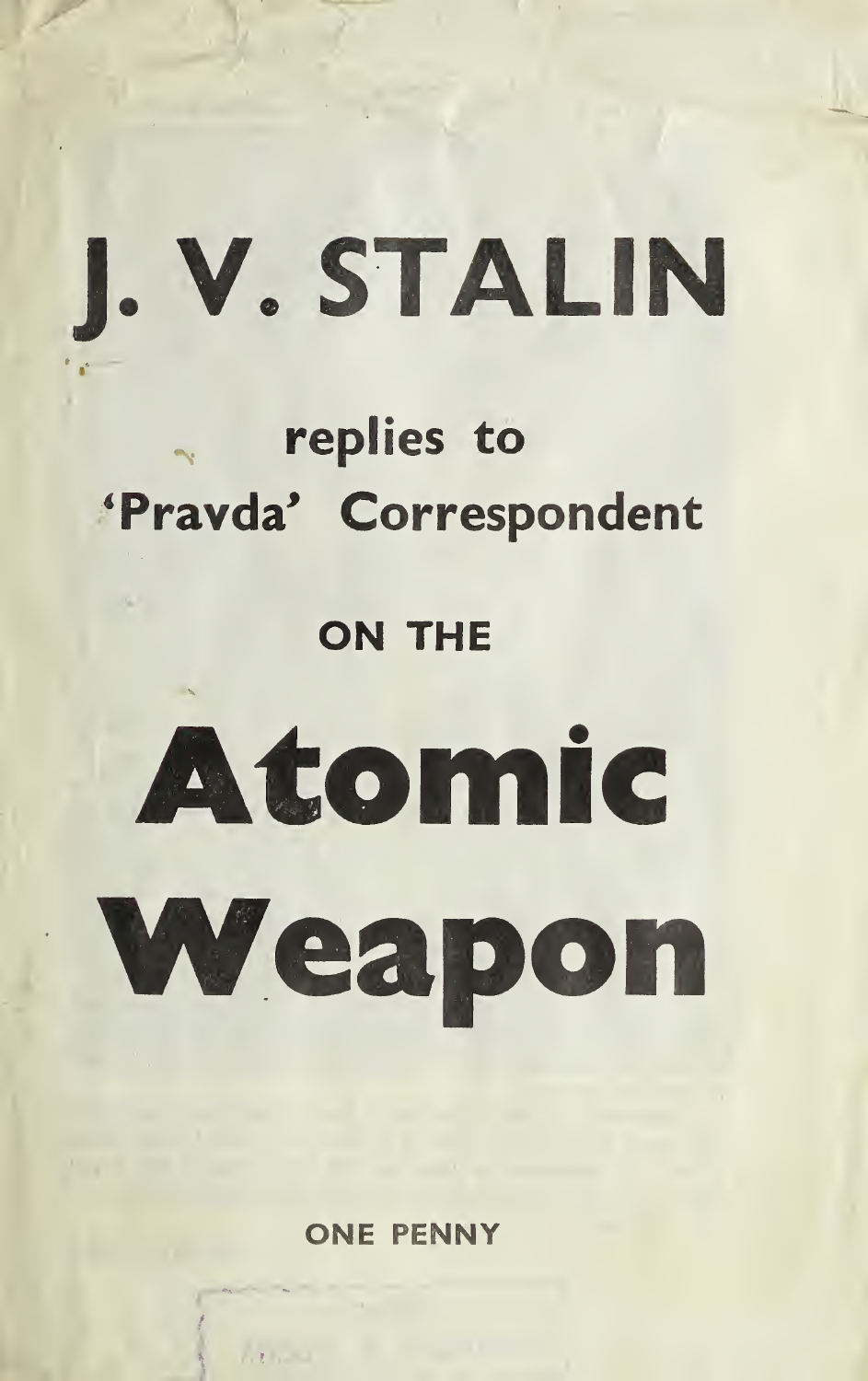#### On October 6, 1951, Pravda published the following reply of J. V. Stalin to its correspondent concerning the atomic weapon

#### QUESTION:

What is your opinion of the hullabaloo raised recently in the foreign press in connection with the testing of an atom bomb in the Soviet Union?

#### ANSWER:

Indeed, one of the types of atom bombs was recently tested in our country. Tests of atom bombs of different calibres will be conducted, in the future as well in accordance with the plan for the defence of our country from attack by the Anglo-American aggressive bloc.

#### QUESTION:

In connection with the testing of an atom bomb various personages in the United States are raising alarm and shouting about a threat to the security of the United States. Is there any ground for such alarm?

#### ANSWER:

There are no grounds whatever for such alarm.

Personages in the United States cannot but know that the Soviet Union is not only opposed to the use of the atomic weapon, but that it also stands for its prohibition, for the termination of its production. It is known that the Soviet Union has several times demanded the prohibition of the atomic weapon but each time it has been refused by the Atlantic bloc Powers. This means that in the event of an attack by the United States on our country the ruling circles of the United States will use the atom bomb. It is this circumstance that has compelled the Soviet Union to have the atomic weapon in order to meet the aggressors fully prepared.

Of course, the aggressors want the Soviet Union to be unarmed in the event of their attack upon it. The Soviet Union, however, does not agree to this and it thinks that it should be fully prepared to meet an aggressor.

Consequently, if the United States has no intention of attacking the Soviet Union, the alarm of personages in the United States should be considered as pointless and false, because the Soviet Union does not contemplate ever attacking the United States or any other country.

continued on back page

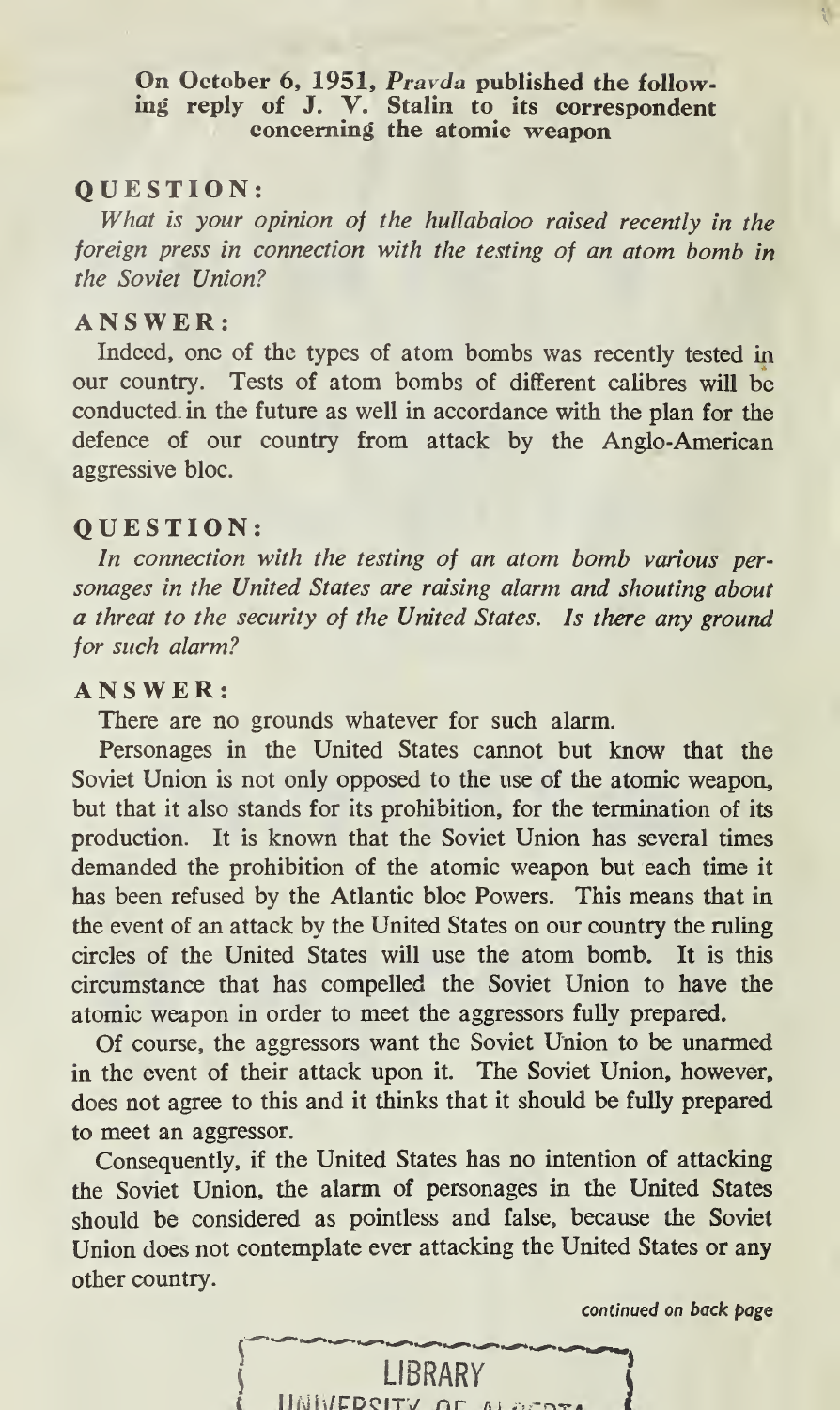